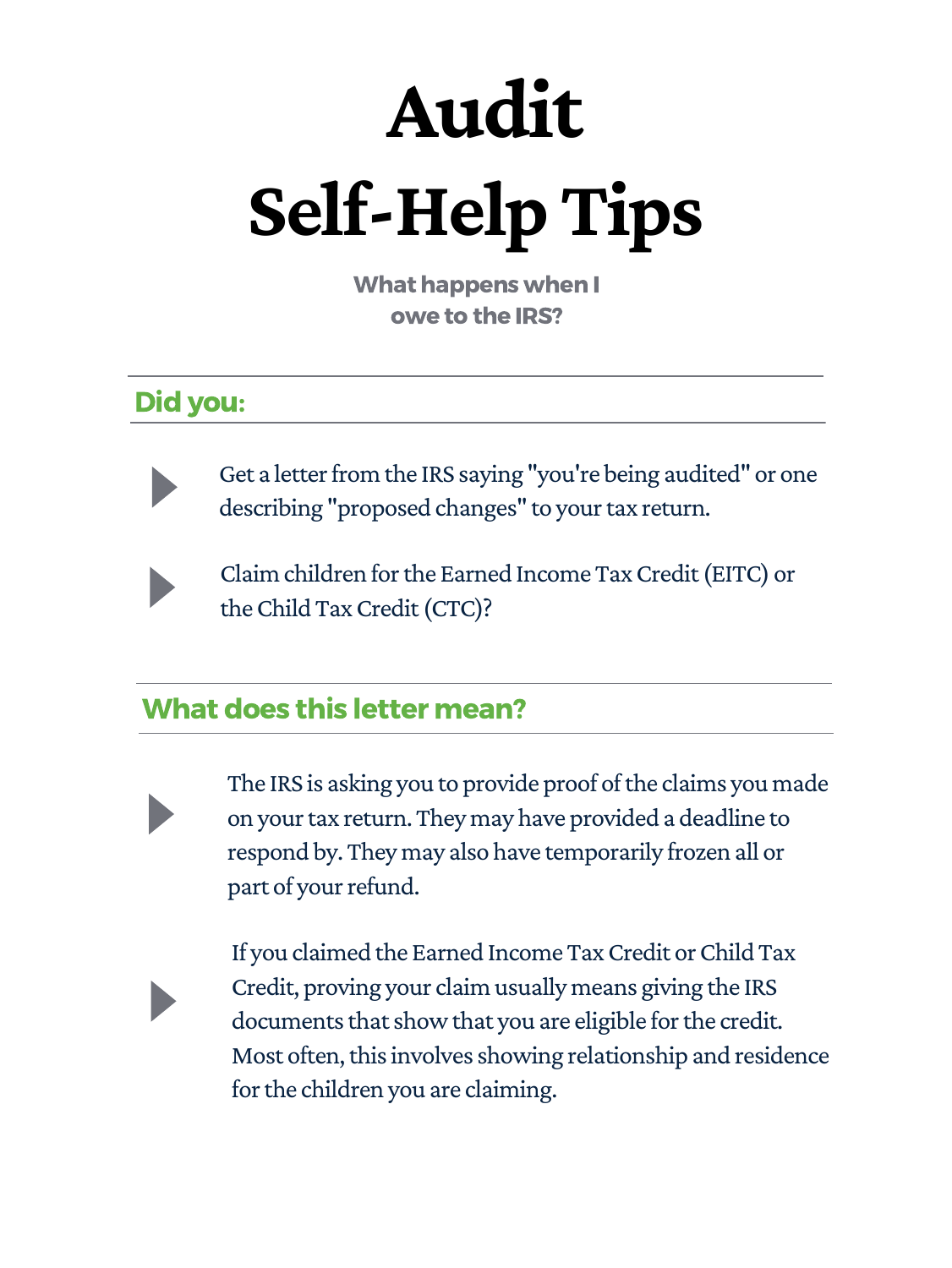## Providing proof(cont.)

- 
- What qualifies as proof of residence?
- Any official document that shows:
	- -Name of child
	- -Address used on tax return
	- Year the audit is being performed

If the child is a family member but not your biological child, you must show the entire "family tree" connecting you. For example, to claim your nephew, you must provide his birth certificate, his parent(yoursibling)'s birth certificate, and your own birth certificate. If you are not related to the child (for example, your friend's child that you care for but never legally adopted), you cannot claim tax credits for the child. But you may still be able to claim them as a dependent to reduce your tax burden if you lived with and supported them all year.

If you don't have documents that prove that you met the residency requirement, contact us to learn about your other options.

- In order to claim the EITC or CTC for a child, it is not enough that you are taking care of them. You must also be related to them, either by blood or marriage, or through legal adoption, foster care, or a custody order.
- 
- What qualifies as proof of relation? (Providing just one type of proof is enough):
- Birth Certificate Copies
- -CustodyOrders
- -DNATests

### How do I show proof of my eligibility?